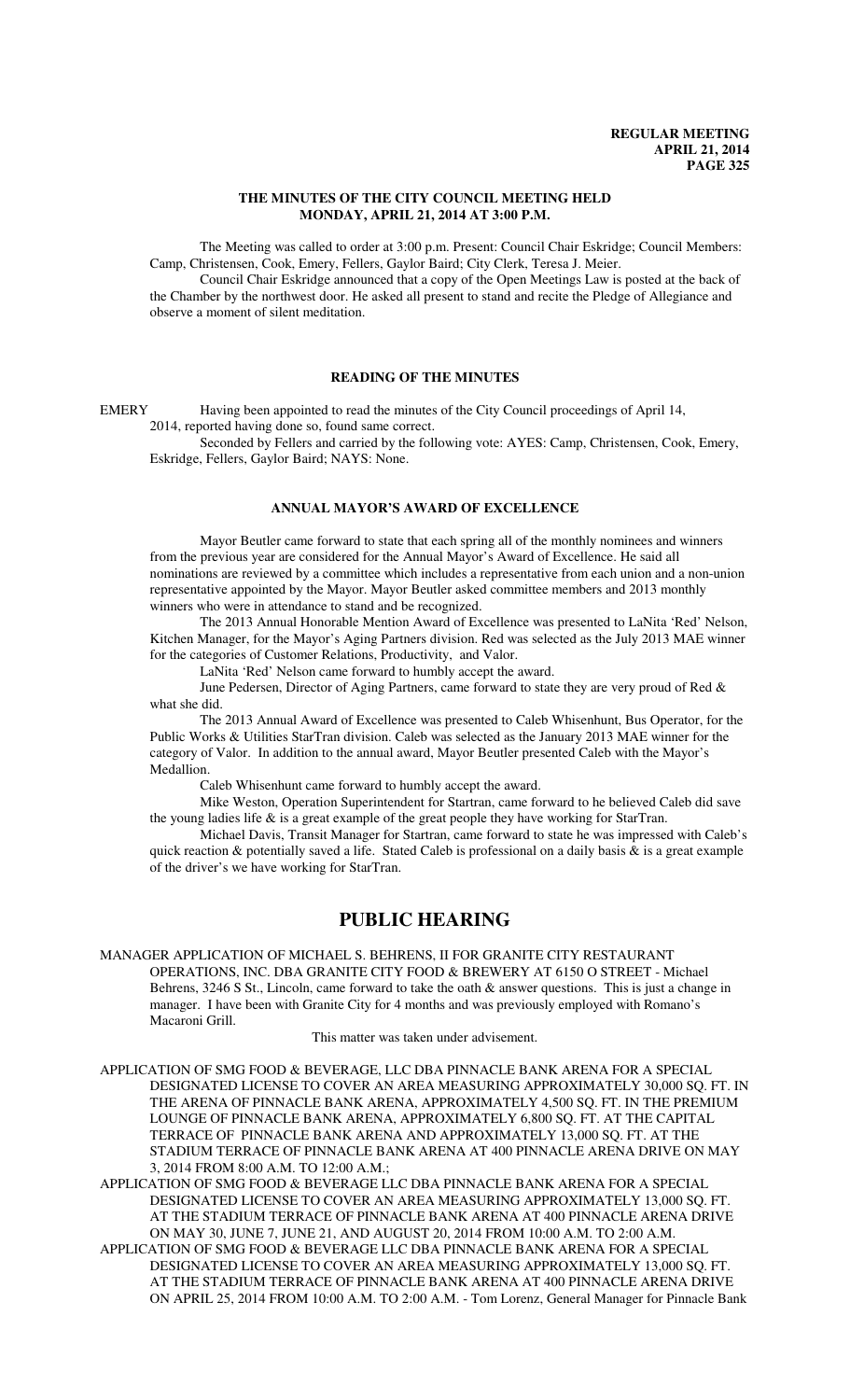Arena, 400 Pinnacle Arena Drive, came forward to answer questions. On April 25<sup>th,</sup> it is for Larry The Cable Guy & the one's on May 30, June 7, June 21,  $\&$  Aug. 20 are all for concerts. There's an area on the northeast corner of the Arena called Stadium Terrace & pre-event, we may have some opportunity to close that off  $\&$  do some bands or things like that. The larger request is for May  $3^{rd}$  which is Beerfest and the reason we need to SDL the whole area is in order to resell back any extra beverages to the distributor. This matter was taken under advisement.

CHANGE OF ZONE 14003 - APPLICATION OF B&J PARTNERSHIP FOR A CHANGE OF ZONE FROM H-3 HIGHWAY COMMERCIAL DISTRICT TO I-1 INDUSTRIAL DISTRICT, ON PROPERTY GENERALLY LOCATED AT NORTH 31ST STREET CIRCLE AND CORNHUSKER HIGHWAY - Michael Rierden, Rierden Law, 645 M St Suite 200, attorney for applicant, came forward to state the reason behind this request is so the applicant can build some rental storage facilities. It will be one building with 3 or 4 bays.

This matter was taken under advisement.

STREET NAME CHANGE 14001 – RENAMING TRANSFORMATION DRIVE AS NORTH 21ST STREET AND RENEWABLE DRIVE AS TRANSFORMATION DRIVE LOCATED IN NEBRASKA INNOVATION CAMPUS ADDITION - Tim Gergen, Clark Enersen Partners, representing owners/developers of Innovation Campus came forward. Just here today for a street name change changing Transformation Drive to N. 21<sup>st</sup> St. The purpose is to allow for better directions to be given to out-of-town guests to Innovation Campus to help them align better with the existing north-south streets of Lincoln all being numbered streets. This is also to change Renewable Drive to Transformation Drive. Discussion followed.

This matter was taken under advisement.

APPROVING A COMMERCIAL NET GROUND LEASE FOR SITE NO. 2850 IN LINCOLN AIR PARK WEST BETWEEN THE CITY OF LINCOLN AND AIRPORT AUTHORITY OF THE CITY OF LINCOLN FOR THE LEASE OF 80 ACRES OF PROPERTY LOCATED IN AIR PARK WEST FOR A 30 YEAR TERM WITH THE OPTION TO RENEW FOR ONE ADDITIONAL 10 YEAR TERM - Jim Peschong, Chief of Police, came forward. This agreement is between the Police Department & the Airport Authority for a new shooting range for the Police Department. We are hoping this could become a regional safety training campus. The military has signed on with this project so we'll have money to buy some supplies, targets, etc. but the military is going to do the majority of the work, build the berms for backstops, etc. There is some potentional also to have the military use it for their 2 week annual training where, for example, we would have building supplies on hand to build a building & the military members would construct it.

Jon Camp, Council Member, inquired if there is any liability towards clean up after the term is up. Chief Peschong responded there would probably be some. We have that in our current contract with the Airport Authority & we are contracting with a firm from Colorado with a cost of approximately \$125,000.

Discussion followed.

Leirion Gaylor Baird, Council Member, stated they received some clarification on the lease cost in the pre-Council meeting. We saw on the Fact Sheet where there was a cost of \$2720 per year but that there is a charge back to the Airport Authority.

Chief Peschong stated the Airport Authoirty has to show there is some kind of fee being charged for the land. However, the Airport Authority has agreed to pay that amount of money to us for qualifying their officers for their State Firearms Certification. So, there are actually no dollars spent. Discussion followed.

Dave Wedin, 3434 S. 28<sup>th</sup> St., professor at UNL's School of Natural Resources & Director of Nine Mile Prairie, came forward in support.

This matter was taken under advisement.

APPROVING THE AMENDED AND RESTATED MANAGEMENT AND MAINTENANCE CONTRACT FOR WEST HAYMARKET AND DOWNTOWN BUSINESS IMPROVEMENT DISTRICTS BETWEEN THE CITY OF LINCOLN AND DOWNTOWN LINCOLN ASSOCIATION;

APPROVING THE AMENDED 2013-2014 MAINTENANCE AND MANAGEMENT BID BUDGETS AND PROGRAM OF WORK FOR THE DOWNTOWN LINCOLN ASSOCIATION PROGRAM TO REFLECT THE ADDITIONAL COSTS FOR THE DOWNTOWN LINCOLN ASSOCIATION TO PERFORM THE WORK WITHIN THE NEWLY CREATED WEST HAYMARKET/DOWNTOWN MAINTENANCE, MANAGEMENT AND CORE MANAGEMENT BUSINESS IMPROVEMENT DISTRICTS - Dave Landis, Urban Development Director, came forward. In August, we set the budget for the Downtown BID. There are actually 3 BID's...one in maintenance  $\&$  two in management. In January, we added a new area to those BID's, the West Haymarket area. Therefore, we have new area's that need maintained and the budget set back in August does not allow for those extra costs. Our current maintenance budget for Downtown is \$547,000. This adds \$65,000 to that. However, the City's portion is half that because DLA & their members provide the other half from the landowners in the area. So total cost is approximately \$612,000 but this is just for 6 months so next year you'll see different numbers. The management budgets have to be changed as well. Those numbers are totally born by landowners & nothing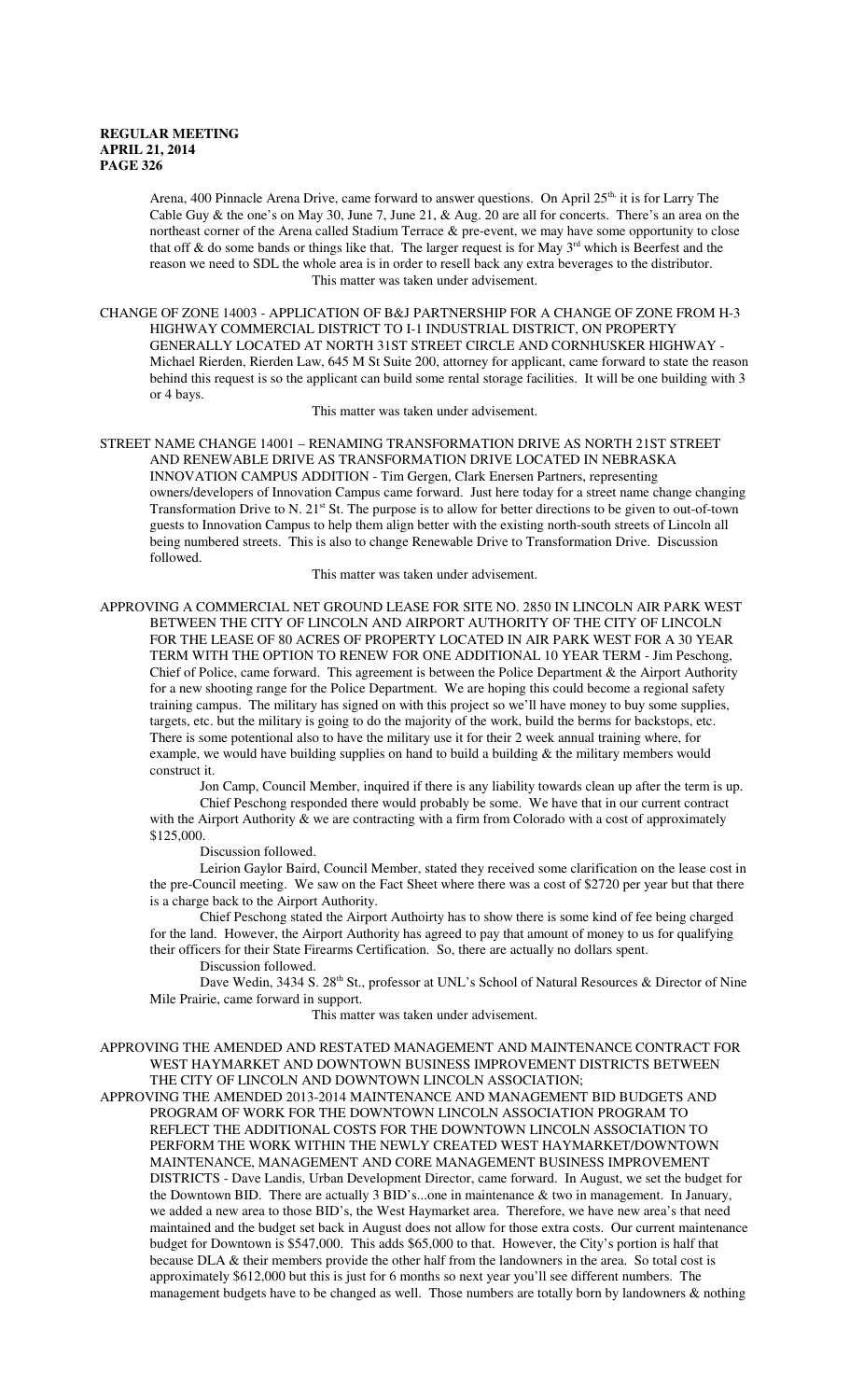at the cost of the City. That number is about \$50,000. Under this proposal, that too will need to be altered in the next budget cycle. The money spent in the maintenance area includes planting beds, irrigation, weeding, removing garbage, cleaning sidewalks, fertilizer, flower care, snow removal, handicap ramps, & trimming of small trees  $\&$  shrubs. If this wasn't approved, we would still have these maintenance needs but they would fall solely on the City.

Terry Uland, Downtown Lincoln Association, 206 S. 13<sup>th</sup> St., came forward in support. This matter was taken under advisement.

# **COUNCIL ACTION**

## **REPORTS OF CITY OFFICERS**

CLERK'S LETTER AND MAYOR'S APPROVAL OF RESOLUTIONS AND ORDINANCES PASSED BY THE CITY COUNCIL ON APRIL 7, 2014 - CLERK presented said report which was placed on file in the Office of the City Clerk. **(27-1)**

APPROVING THE ASSESSMENT RESOLUTION FOR COLLEGE VIEW MAINTENANCE BUSINESS IMPROVEMENT DISTRICT AND ASSESSING THE COST AGAINST THE BENEFITTED PROPERTIES - CLERK read the following resolution, introduced by Doug Emery, who moved its adoption:

A-88192 BE IT RESOLVED by the City Council of the City of Lincoln, Nebraska, that: 1. The cost of providing for the maintenance, repair and reconstruction of public

improvements and facilities in the College View Business Improvement District including:

- a. Maintenance of the irrigation system including Spring start-up and Fall shut-off;
- b. Removal of litter from sidewalks, planting areas and beautification areas in the South 48<sup>th</sup> Street right-of-way;
- c. Removal of trash from the South 48<sup>th</sup> Street trash receptacles;
- d. Replacement, as needed, of street furniture, planters, ornamental lights and trash receptacles;
- e. Care and maintenance of all landscaping to ensure plant health and appearance and create a safe environment;
- f. Monitoring quantity of water applied and perform adjustments to controller and head direction and flow as necessary

including the employment of or contracting for personnel, to provide for any service as may be necessary or proper to carry out the purposes of the Business Improvements District Act and cost incidental thereto, be and the same is hereby assessed upon the property in said district described in the proposed Distribution of Assessment attached to this resolution, marked "Proposed Distribution of Assessment of the College View Business Improvement District" and made a part hereof;

2. The cost of said activities is the sum of \$5,368.77.<br>3. The property set forth in the proposed Distribution

The property set forth in the proposed Distribution of Assessment is specially benefitted by such activities and improvement.

 4. Each piece and parcel of property described is specially benefitted in the amount set forth therein, and no property is taxed more than the special benefits accruing thereto by reason of said activities and improvements.

5. The cost of said activities and improvements is hereby apportioned and assessed upon the several pieces and parcels of property in said district in the manner and amount set forth in the proposed Distribution of Assessment of the College View Business Improvement District.

BE IT FURTHER RESOLVED that the City Clerk be and is hereby directed to record this resolution in the minutes of the City Council with the vote thereon by yeas and nays.

BE IT FURTHER RESOLVED that the City Council sit as a Board of Equalization for the purpose of equalizing said assessments on the 5th day of May, 2014, at 3:00 p.m., with adjournments from day to day until the work of equalizing said assessments shall be completed.

Introduced by Doug Emery

Seconded by Christensen & carried by the following vote: AYES: Camp, Christensen, Cook, Emery, Eskridge, Fellers, Gaylor Baird; NAYS: None.

### APPROVING THE ASSESSMENT RESOLUTION FOR HAVELOCK MAINTENANCE BUSINESS IMPROVEMENT DISTRICT AND ASSESSING THE COST AGAINST THE BENEFITTED PROPERTIES - CLERK read the following resolution, introduced by Doug Emery, who moved its adoption:

A-88193 BE IT RESOLVED by the City Council of the City of Lincoln, Nebraska, that: 1. The cost of providing for the maintenance of certain public facilities in the Havelock

Business Improvement District including:

a. Replacing of all landscaping followed by care and maintenance of said landscaping to include watering, fertilizing, weeding, pruning, spraying, mulching, and removal of dead plants, shrubs and trees as necessary;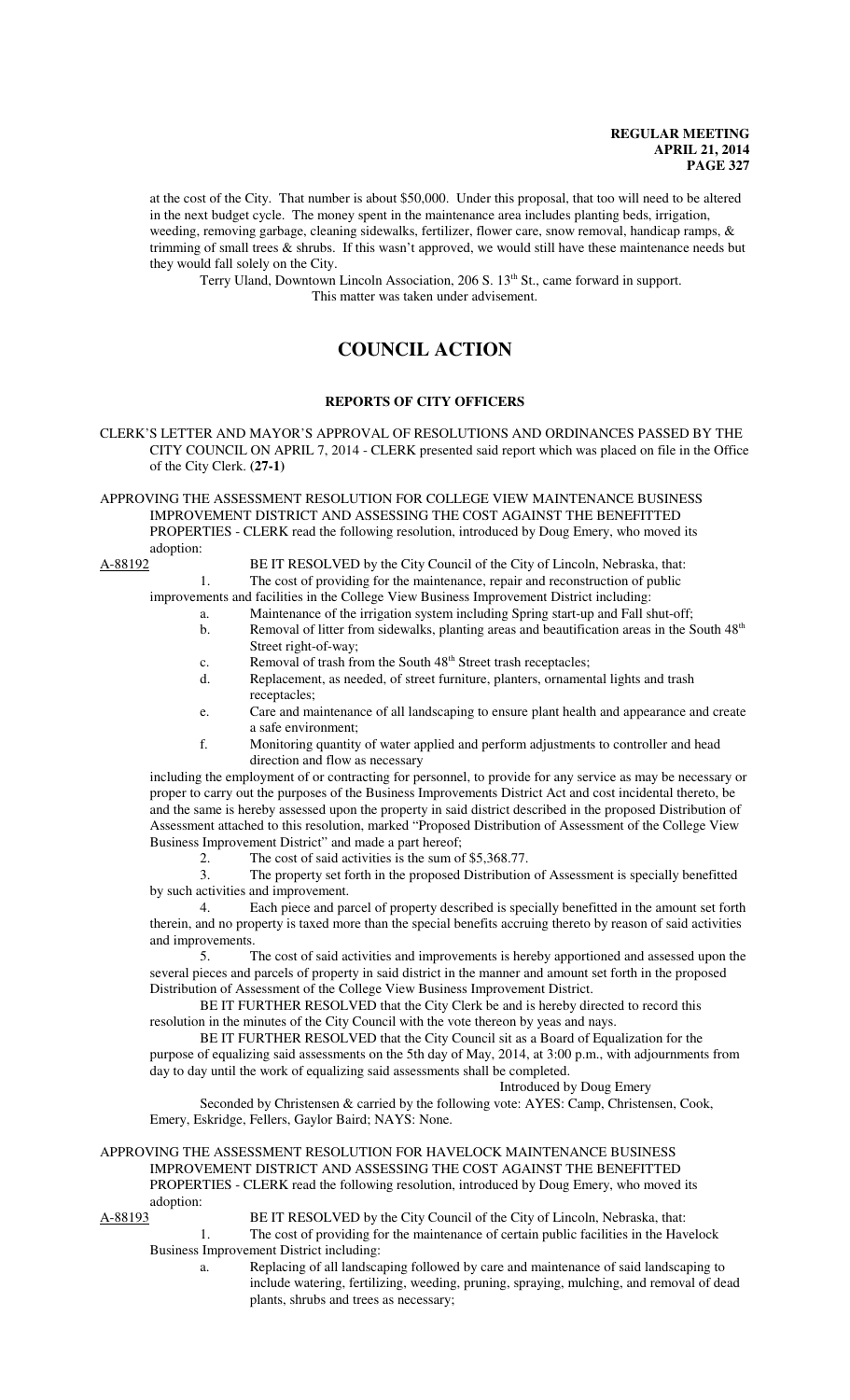- b. Installation and maintenance of irrigation system for landscaping including seasonal shut off in the fall and startup in the spring;
- c. Removal of trash from trash and cigarette receptacles;
- d. Removal of litter from sidewalks, planting beds, planting areas, and the Pedestrian Walk Way on the north side of Havelock Avenue between 62nd and 63rd Streets;
- e. Maintenance of street furniture, planters, ornamental lights, and trash and cigarette receptacles;
- f. Snow removal

including the employment of or contracting for personnel, to provide for any service as may be necessary or proper to carry out the purposes of the Business Improvements District Act and cost incidental thereto, be and the same is hereby assessed upon the property in said district described in the proposed Distribution of Assessment attached to this resolution, marked "Proposed Distribution of Assessment of the Havelock Business Improvement District" and made a part hereof;

2. The cost of said activities is the sum of \$4,588.30.

3. The property set forth in the proposed Distribution of Assessment is specially benefitted by such activities and improvement.

 4. Each piece and parcel of property described is specially benefitted in the amount set forth therein, and no property is taxed more than the special benefits accruing thereto by reason of said activities and improvements.

5. The cost of said activities and improvements is hereby apportioned and assessed upon the several pieces and parcels of property in said district in the manner and amount set forth in the proposed Distribution of Assessment of the Havelock Business Improvement District.

BE IT FURTHER RESOLVED that the City Clerk be and is hereby directed to record this resolution in the minutes of the City Council with the vote thereon by yeas and nays.

BE IT FURTHER RESOLVED that the City Council sit as a Board of Equalization for the purpose of equalizing said assessments on the 5th day of May, 2014, at 3:00 p.m., with adjournments from day to day until the work of equalizing said assessments shall be completed.

Introduced by Doug Emery

Seconded by Christensen & carried by the following vote: AYES: Camp, Christensen, Cook, Emery, Eskridge, Fellers, Gaylor Baird; NAYS: None.

APPROVING THE ASSESSMENT RESOLUTION FOR NORTH 27TH STREET MAINTENANCE BUSINESS IMPROVEMENT DISTRICT AND ASSESSING THE COST AGAINST THE BENEFITTED PROPERTIES - CLERK read the following resolution, introduced by Doug Emery, who moved its adoption:

A-88194 BE IT RESOLVED by the City Council of the City of Lincoln, Nebraska, that:

1. The cost of providing for the maintenance of certain public facilities in the North 27th Street Maintenance Business Improvement District including:

- a. Litter and refuse removal from sidewalks, planting areas, and beautification areas within the public right-of-way;
- b. Care and maintenance, including replacement, of all landscaping, including watering, fertilizing, weeding, pruning, spraying, and removal and replacement of dead plantings;
- c. Maintenance (excluding repair) of sidewalks;
- d. General maintenance of median signs including repair and repainting;

including the employment of or contracting for personnel, to provide for any service as may be necessary or proper to carry out the purposes of the Business Improvements District Act and cost incidental thereto, be and the same is hereby assessed upon the property in said district described in the proposed Distribution of Assessment attached to this resolution, marked "Proposed Distribution of Assessment of the North 27th Street Maintenance Improvement District" and made a part hereof;

2. The cost of said activities is the sum of \$14,680.77.<br>3. The property set forth in the proposed Distribution The property set forth in the proposed Distribution of Assessment is specially benefitted by such activities and improvement.

 4. Each piece and parcel of property described is specially benefitted in the amount set forth therein, and no property is taxed more than the special benefits accruing thereto by reason of said activities and improvements.

5. The cost of said activities and improvements is hereby apportioned and assessed upon the several pieces and parcels of property in said district in the manner and amount set forth in the proposed Distribution of Assessment of the North 27th Street Maintenance Improvement District.

BE IT FURTHER RESOLVED that the City Clerk be and is hereby directed to record this resolution in the minutes of the City Council with the vote thereon by yeas and nays.

BE IT FURTHER RESOLVED that the City Council sit as a Board of Equalization for the purpose of equalizing said assessments on the 5th day of May, 2014, at 3:00 p.m., with adjournments from day to day until the work of equalizing said assessments shall be completed.

### Introduced by Doug Emery

Seconded by Christensen & carried by the following vote: AYES: Camp, Christensen, Cook, Emery, Eskridge, Fellers, Gaylor Baird; NAYS: None.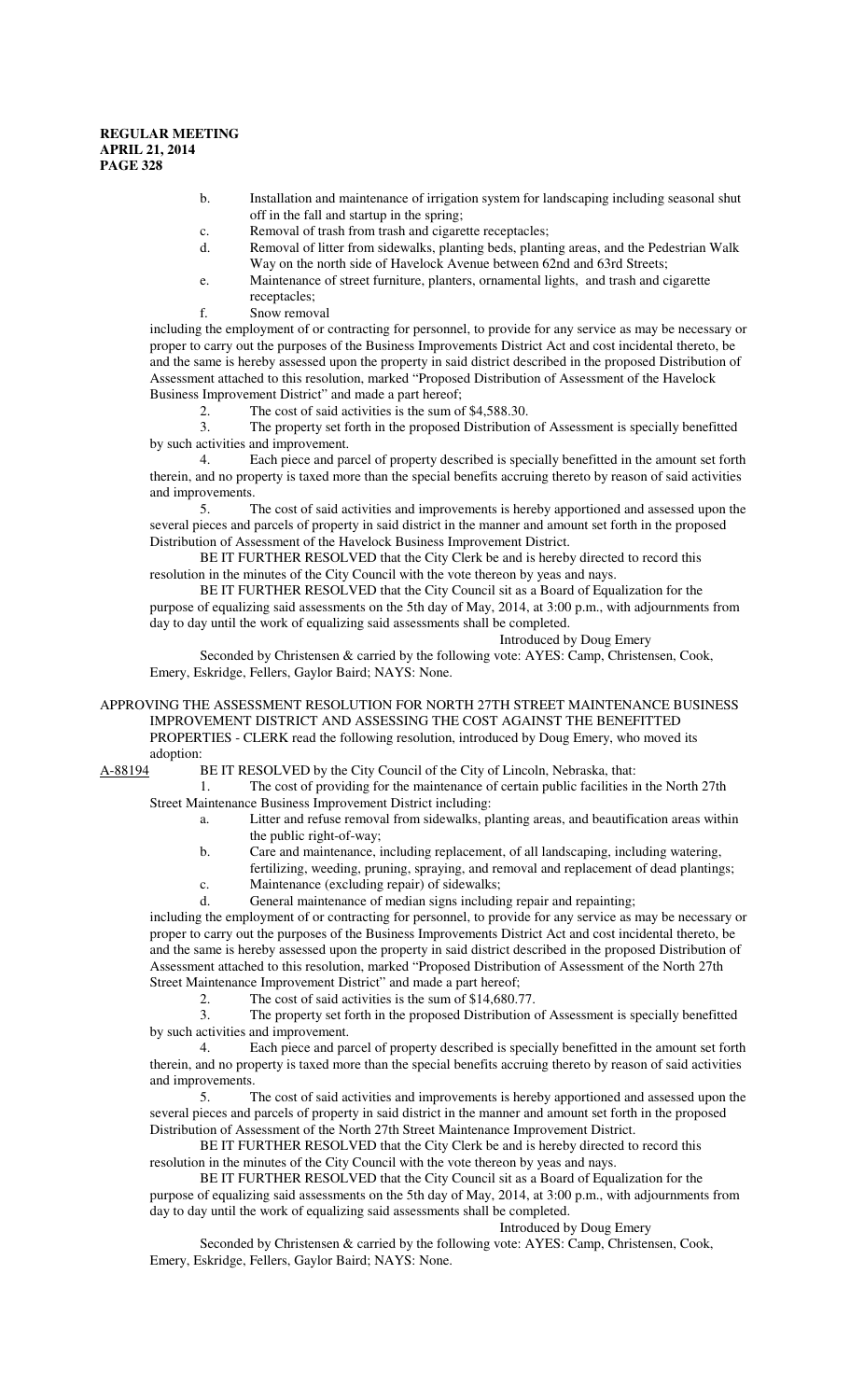## APPROVING THE ASSESSMENT RESOLUTION FOR SOUTH STREET MAINTENANCE BUSINESS IMPROVEMENT DISTRICT AND ASSESSING THE COST AGAINST THE BENEFITTED PROPERTIES - CLERK read the following resolution, introduced by Doug Emery, who moved its adoption:<br>A-88195

BE IT RESOLVED by the City Council of the City of Lincoln, Nebraska, that:

1. The cost of providing for the maintenance of certain public facilities in the South Street Business Improvement District including:

- a. Maintenance of the irrigation system including Spring start-up and Fall shut-off;
- b. Removal of litter from sidewalks, median planting beds, planting areas in the South Street right-of-way and the 14th Street plaza area;
- c. Removal of trash from the 14th Street plaza area trash receptacles;
- d. Replacement, as needed, of street furniture, planters, ornamental lights and trash receptacles;
- e. Care and maintenance of all landscaping, including watering, fertilizing, weeding, pruning, spraying, mulching and removal and replacement of dead plants and shrubs and trees;

including the employment of or contracting for personnel, to provide for any service as may be necessary or proper to carry out the purposes of the Business Improvements District Act and cost incidental thereto, be and the same is hereby assessed upon the property in said district described in the proposed Distribution of Assessment attached to this resolution, marked "Proposed Distribution of Assessment of the South Street Business Improvement District" and made a part hereof;

2. The cost of said activities is the sum of  $$11,862.71$ .<br>
The property set forth in the proposed Distribution of

The property set forth in the proposed Distribution of Assessment is specially benefitted by such activities and improvement.

 4. Each piece and parcel of property described is specially benefitted in the amount set forth therein, and no property is taxed more than the special benefits accruing thereto by reason of said activities and improvements.

5. The cost of said activities and improvements is hereby apportioned and assessed upon the several pieces and parcels of property in said district in the manner and amount set forth in the proposed Distribution of Assessment of the South Street Business Improvement District.

BE IT FURTHER RESOLVED that the City Clerk be and is hereby directed to record this resolution in the minutes of the City Council with the vote thereon by yeas and nays.

BE IT FURTHER RESOLVED that the City Council sit as a Board of Equalization for the purpose of equalizing said assessments on the 5th day of May, 2014, at 3:00 p.m., with adjournments from day to day until the work of equalizing said assessments shall be completed.

Introduced by Doug Emery

Seconded by Christensen & carried by the following vote: AYES: Camp, Christensen, Cook, Emery, Eskridge, Fellers, Gaylor Baird; NAYS: None.

## APPROVING THE ASSESSMENT RESOLUTION FOR UNIVERSITY PLACE MAINTENANCE BUSINESS IMPROVEMENT DISTRICT AND ASSESSING THE COST AGAINST THE BENEFITTED PROPERTIES - CLERK read the following resolution, introduced by Doug Emery, who moved its adoption:<br>A-88196 F

BE IT RESOLVED by the City Council of the City of Lincoln, Nebraska, that:

1. The cost of providing for the maintenance of certain public facilities in the University Place Maintenance Business Improvement District including:

- a. Litter and refuse removal from sidewalks, planting areas, and beautification areas within the public right-of-way;
- b. Care and maintenance, including replacement, of all landscaping, including watering,
- fertilizing, weeding, pruning, spraying, and removal and replacement of dead plantings; c. Maintenance (excluding repair) of sidewalks;
- d. General maintenance of median signs including repair and repainting;

including the employment of or contracting for personnel, to provide for any service as may be necessary or proper to carry out the purposes of the Business Improvements District Act and cost incidental thereto, be and the same is hereby assessed upon the property in said district described in the proposed Distribution of Assessment attached to this resolution, marked "Proposed Distribution of Assessment of the University Place Maintenance Improvement District" and made a part hereof;

2. The cost of said activities is the sum of \$16,223.32.

3. The property set forth in the proposed Distribution of Assessment is specially benefitted by such activities and improvement.

 4. Each piece and parcel of property described is specially benefitted in the amount set forth therein, and no property is taxed more than the special benefits accruing thereto by reason of said activities and improvements.

5. The cost of said activities and improvements is hereby apportioned and assessed upon the several pieces and parcels of property in said district in the manner and amount set forth in the proposed Distribution of Assessment of the University Place Maintenance Improvement District.

BE IT FURTHER RESOLVED that the City Clerk be and is hereby directed to record this resolution in the minutes of the City Council with the vote thereon by yeas and nays.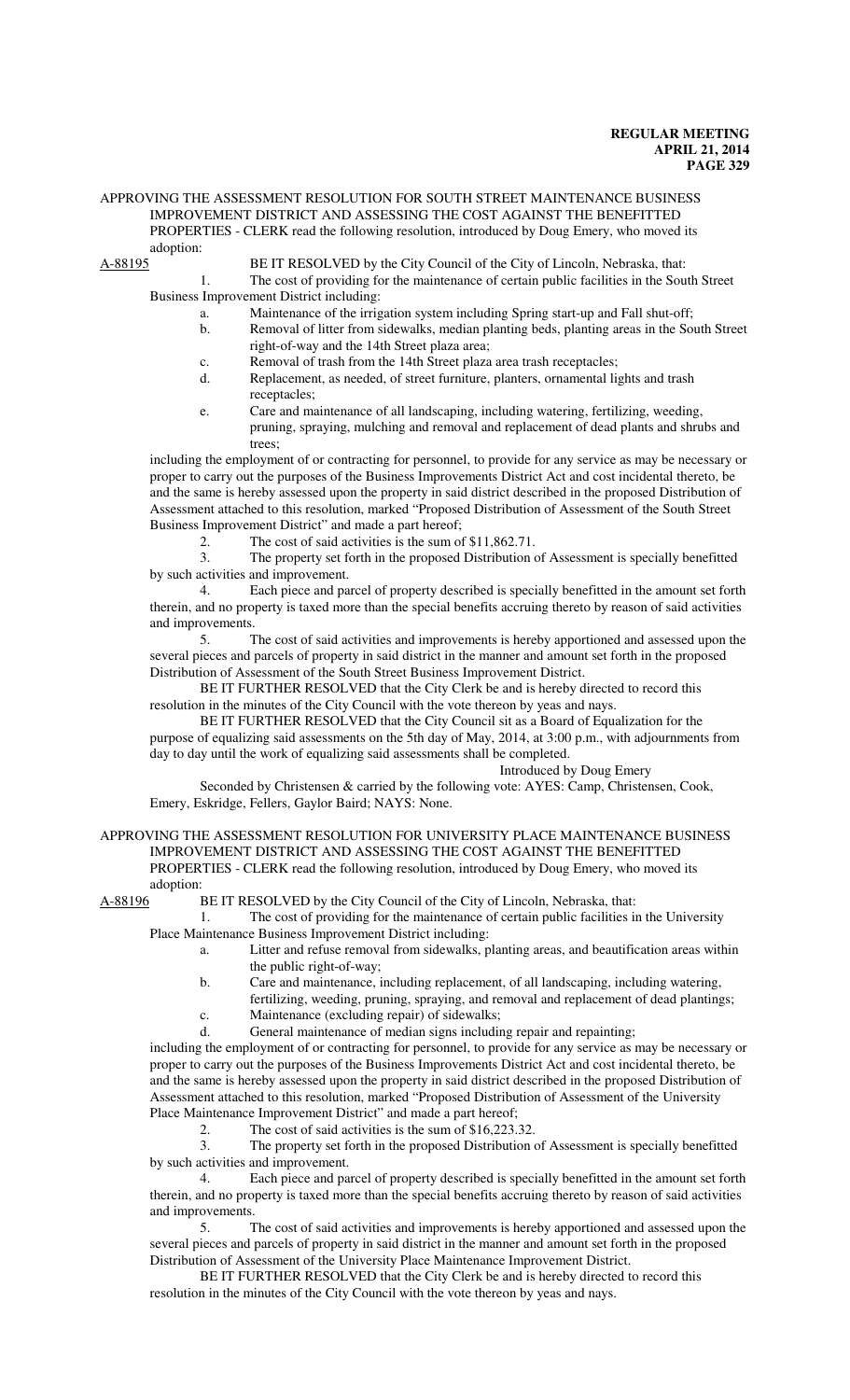set.

BE IT FURTHER RESOLVED that the City Council sit as a Board of Equalization for the purpose of equalizing said assessments on the 5th day of May, 2014, at 3:00 p.m., with adjournments from day to day until the work of equalizing said assessments shall be completed.

Introduced by Doug Emery

Seconded by Christensen & carried by the following vote: AYES: Camp, Christensen, Cook, Emery, Eskridge, Fellers, Gaylor Baird; NAYS: None.

### **PETITIONS & COMMUNICATIONS**

SETTING THE HEARING DATE OF MONDAY, MAY 5, 2014 AT 3:00 P.M. FOR THE APPLICATION OF PLOUGHSHARE BREWING CO, LLC DBA PLOUGHSHARE BREWING CO. FOR A CLASS C LIQUOR LICENSE LOCATED AT 1630 P STREET - CLERK read the following resolution, introduced

by Doug Emery, who moved its adoption:<br>A-88197 BE IT RESOLVED by the City O BE IT RESOLVED by the City Council, of the City of Lincoln, that a hearing date is hereby set for Monday, May 5, 2014, at 3:00 p.m. or as soon thereafter as possible in the City Council Chambers, County-City Building, 555 S. 10th St., Lincoln, NE for the application of Ploughshare Brewing Co, LLC dba Ploughshare Brewing Co LLC dba Ploughshare Brewing Co. for a Class C liquor license located at 1630 P St.

If the Police Dept. is unable to complete the investigation by said time, a new hearing date will be

Introduced by Doug Emery

Seconded by Christensen & carried by the following vote: AYES: Camp, Christensen, Cook, Emery, Eskridge, Fellers, Gaylor Baird; NAYS: None.

SETTING THE HEARING DATE OF MONDAY, MAY 5, 2014 AT 3:00 P.M. FOR THE MANAGER APPLICATION OF JORDAN WELLS FOR PIZZA HUT LOCATED AT 6414 O STREET - CLERK read the following resolution, introduced by Doug Emery, who moved its adoption:

A-88198 BE IT RESOLVED by the City Council, of the City of Lincoln, that a hearing date is hereby set for Monday, May 5, 2014, at 3:00 p.m. or as soon thereafter as possible in the City Council Chambers, County-City Building, 555 S. 10th St., Lincoln, NE for the Manager Application of Jordan Wells for Pizza Hut located at 6414 O St.

If the Police Dept. is unable to complete the investigation by said time, a new hearing date will be set.

Introduced by Doug Emery

Seconded by Christensen & carried by the following vote: AYES: Camp, Christensen, Cook, Emery, Eskridge, Fellers, Gaylor Baird; NAYS: None.

SETTING THE HEARING DATE OF MONDAY, MAY 5, 2014 AT 3:00 P.M. FOR THE MANAGER APPLICATION OF TARYN MCDOWELL FOR TARGET STORE 217 LOCATED AT 333 N. 48TH STREET - CLERK read the following resolution, introduced by Doug Emery, who moved its adoption:

A-88199 BE IT RESOLVED by the City Council, of the City of Lincoln, that a hearing date is hereby set for Monday, May 5, 2014, at 3:00 p.m. or as soon thereafter as possible in the City Council Chambers, County-City Building, 555 S. 10th St., Lincoln, NE for the Manager Application of Taryn McDowell for Target Store 217 located at 333 N. 48<sup>th</sup> Street.

If the Police Dept. is unable to complete the investigation by said time, a new hearing date will be set.

#### Introduced by Doug Emery

Seconded by Christensen & carried by the following vote: AYES: Camp, Christensen, Cook, Emery, Eskridge, Fellers, Gaylor Baird; NAYS: None.

- SETTING THE HEARING DATE OF MONDAY, MAY 5, 2014 AT 3:00 P.M. ON THE APPLICATION OF COUNTRYVIEW STUDIOS, INC. DBA ART & SOUL FOR AN ADDITION TO THE LICENSED PREMISE TO INCLUDE AN OUTDOOR AREA APPROX 11' X 67' ON THE EAST SIDE OF THE BUILDING LOCATED AT 5740 HIDECOTE DRIVE - CLERK read the following resolution, introduced by Doug Emery, who moved its adoption:
- A-88200 BE IT RESOLVED by the City Council, of the City of Lincoln, that a hearing date is hereby set for Monday, May 5, 2014, at 3:00 p.m. or as soon thereafter as possible in the City Council Chambers, County-City Building, 555 S. 10th St., Lincoln, NE for the Application of Countryview Studios, Inc. dba Art & Soul for an addition to the licensed premise to include an outdoor area approx. 11' x 67' on the east side of the building located at 5740 Hidecote Drive.

If the Police Dept. is unable to complete the investigation by said time, a new hearing date will be set.

#### Introduced by Doug Emery

Seconded by Christensen & carried by the following vote: AYES: Camp, Christensen, Cook, Emery, Eskridge, Fellers, Gaylor Baird; NAYS: None.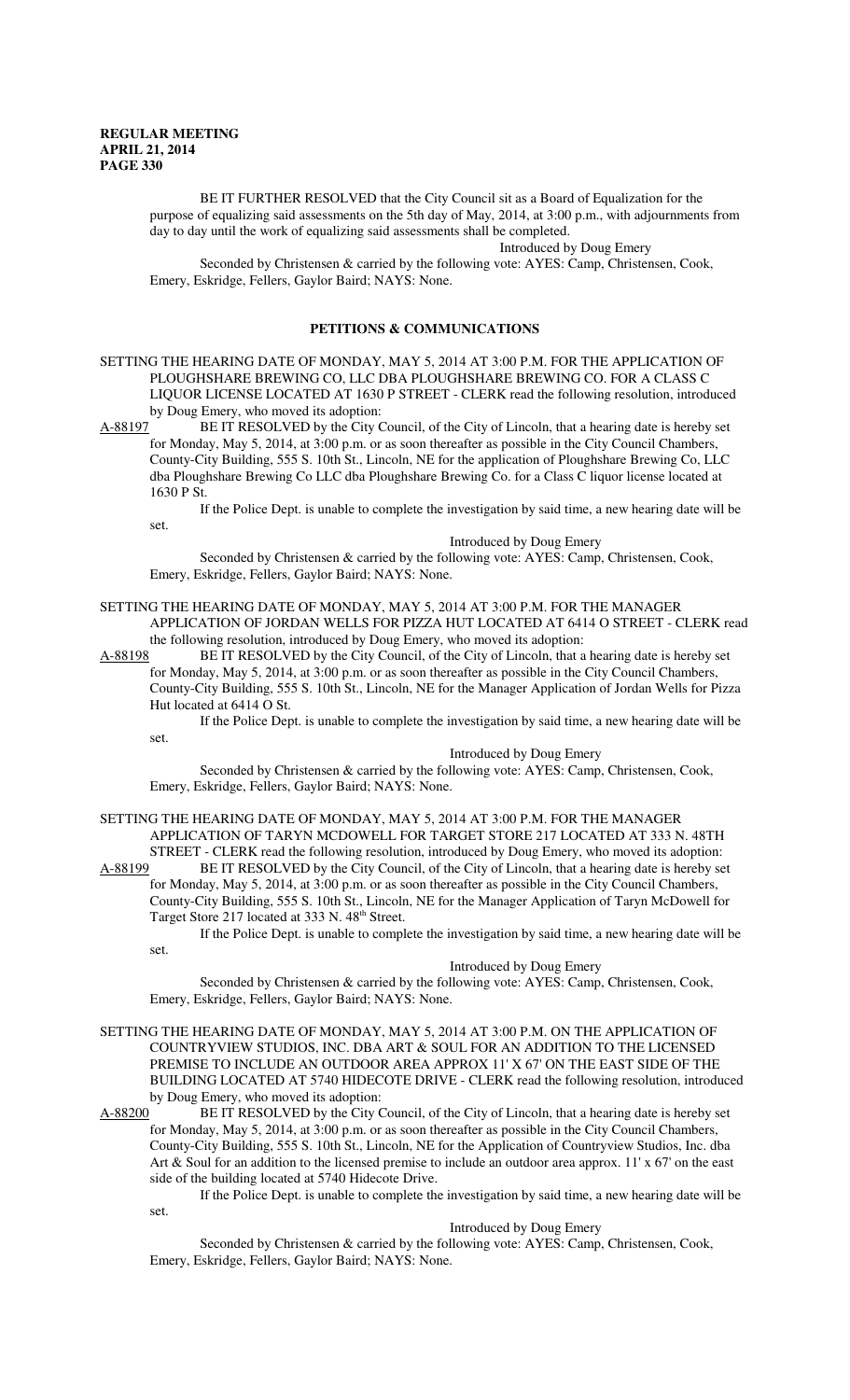SETTING THE HEARING DATE OF MONDAY, MAY 5, 2014 AT 3:00 P.M. ON THE APPLICATION OF HECTOR EL DRAGON MARTINEZ CORP. DBA EL MARIACHI TACO CANTINA FOR AN EXPANSION OF THEIR INDOOR LICENSED PREMISE AREA FROM 31' X 76' TO AN AREA APPROX 53' X 76' AT 601 R ST., SUITE 150 - CLERK read the following resolution, introduced by Doug Emery, who moved its adoption:

A-88201 BE IT RESOLVED by the City Council, of the City of Lincoln, that a hearing date is hereby set for Monday, May 5, 2014, at 3:00 p.m. or as soon thereafter as possible in the City Council Chambers, County-City Building, 555 S. 10th St., Lincoln, NE for the Application of Hector El Dragon Martinez Corp. dba El Mariachi Taco Cantina for an expansion of their indoor licensed premise area from 31' X 76' to an area approx 53' X 76' at 601 R St., Suite 150.

If the Police Dept. is unable to complete the investigation by said time, a new hearing date will be

set.

Introduced by Doug Emery

Seconded by Christensen & carried by the following vote: AYES: Camp, Christensen, Cook, Emery, Eskridge, Fellers, Gaylor Baird; NAYS: None.

## PLACED ON FILE IN THE OFFICE OF THE CITY CLERK:

Waiver of Design Standards No. 14003 approved by the Planning Director on April 8, 2014, requested by Design Associates of Lincoln, Inc., to allow outdoor lighting to exceed 2.0 vertical foot-candles at the east property line adjacent to an outlot for a parking lot on property generally located on the northeast corner of N. 84<sup>th</sup> Street and Holdrege Sreet.

Administrative Amendment No. 14013 to Use Permit No. 126C, Wilderness Woods Office Park, approved by the Planning Director on April 10, 2014, requested by Wilderness Woods Holding, LLC to change Lot 6 from 31,500 square feet of office to a 51 unit apartment building on property generally located at Executive Woods Drive and Yankee Hill Road.

## **LIQUOR RESOLUTIONS**

MANAGER APPLICATION OF MICHAEL S. BEHRENS, II FOR GRANITE CITY RESTAURANT OPERATIONS, INC. DBA GRANITE CITY FOOD & BREWERY AT 6150 O STREET - CLERK read the following resolution, introduced by Jon Camp, who moved its adoption for approval:

A-88202 WHEREAS, Granite City Restaurant Operations, Inc. dba Granite City Food & Brewery located at 6150 O Street, Lincoln, Nebraska has been approved for a Retail Class "C" and Class "L" liquor license,

and now requests that Michael S. Behrens, II be named manager;

WHEREAS, Michael S. Behrens, II appears to be a fit and proper person to manage said business. NOW, THEREFORE, BE IT RESOLVED by the City Council of the City of Lincoln, Nebraska: That after hearing duly had as required by law, consideration of the facts of this application, the Nebraska Liquor Control Act, and the pertinent City ordinances, the City Council recommends that Michael S. Behrens, II be approved as manager of this business for said licensee. The City Clerk is directed to transmit a copy of this resolution to the Nebraska Liquor Control Commission.

Introduced by Jon Camp

Seconded by Gaylor Baird & carried by the following vote: AYES: Camp, Christensen, Cook, Emery, Eskridge, Fellers, Gaylor Baird; NAYS: None.

APPLICATION OF SMG FOOD & BEVERAGE, LLC DBA PINNACLE BANK ARENA FOR A SPECIAL DESIGNATED LICENSE TO COVER AN AREA MEASURING APPROXIMATELY 30,000 SQ. FT. IN THE ARENA OF PINNACLE BANK ARENA, APPROXIMATELY 4,500 SQ. FT. IN THE PREMIUM LOUNGE OF PINNACLE BANK ARENA, APPROXIMATELY 6,800 SQ. FT. AT THE CAPITAL TERRACE OF PINNACLE BANK ARENA AND APPROXIMATELY 13,000 SQ. FT. AT THE STADIUM TERRACE OF PINNACLE BANK ARENA AT 400 PINNACLE ARENA DRIVE ON MAY 3, 2014 FROM 8:00 A.M. TO 12:00 A.M. - CLERK read the following resolution, introduced by Jon Camp, who moved its adoption for approval:

A-88203 BE IT RESOLVED by the City Council of the City of Lincoln, Nebraska:

That after hearing duly had as required by law, consideration of the facts of this application, the Nebraska Liquor Control Act, and the pertinent City ordinances, the City Council recommends that the application of SMG Food & Beverage, LLC dba Pinnacle Bank Arena for a Special Designated License to cover an area measuring approximately 30,000 sq. ft. in the Arena of Pinnacle Bank Arena, approximately 4,500 sq. ft. in the Premium Lounge of Pinnacle Bank Arena, approximately 6,800 sq. ft. at the Capital Terrace of Pinnacle Bank Arena and approximately 13,000 sq. ft. at the Stadium Terrace of Pinnacle Bank Arena at 400 Pinnacle Arena Drive, Lincoln, Nebraska, on May 3, 2014, between the hours of 8:00 a.m. and 12:00 a.m., be approved with the condition that the premises complies in every respect with all City and State regulations and with the following requirements:

- 1. Identification to be checked, wristbands required on all parties wishing to consume alcohol.
- 2. Adequate security shall be provided for the event.

3. The area requested for the permit shall be separated from the public by a fence or other means.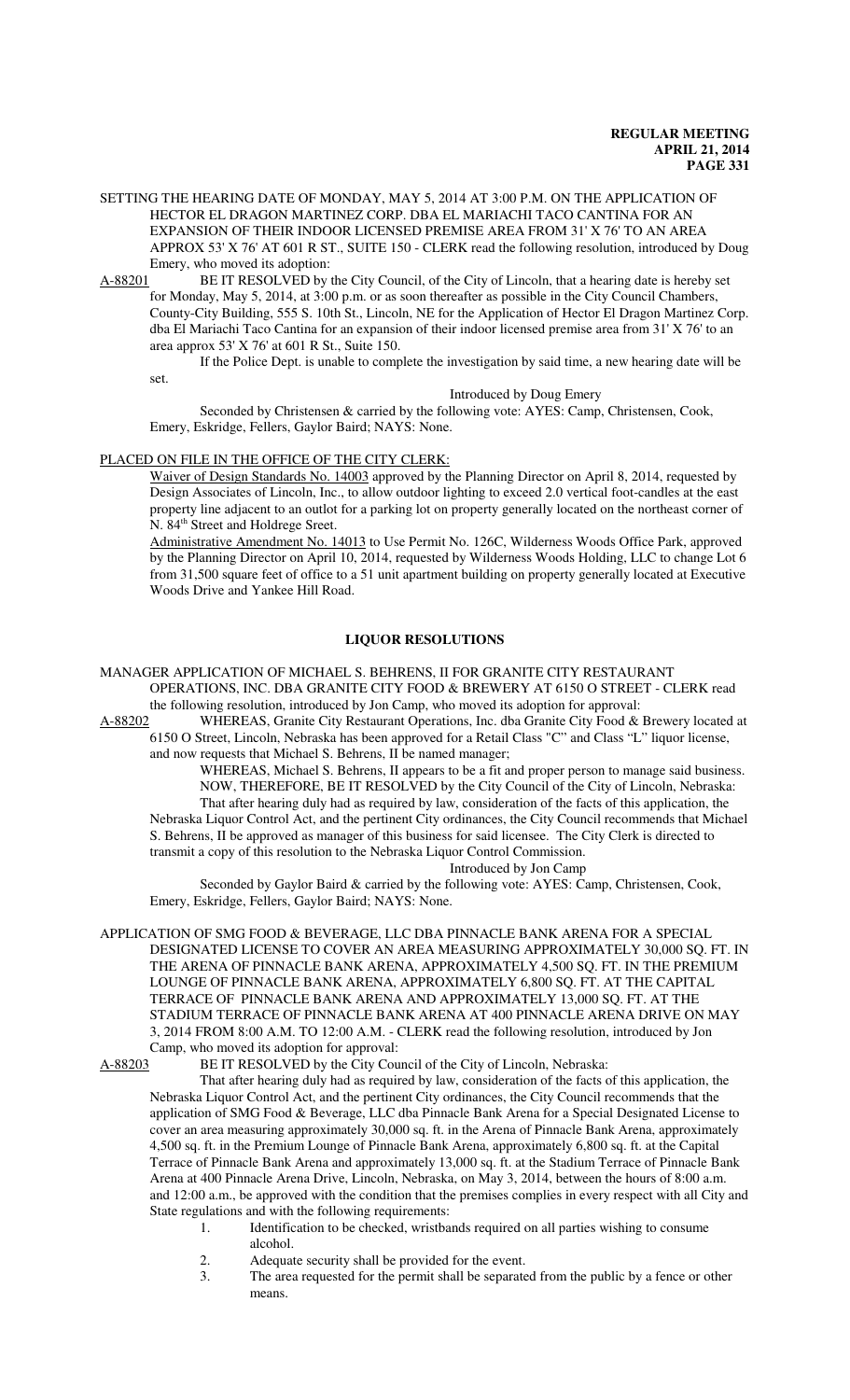4. Responsible alcohol service practices shall be followed.

BE IT FURTHER RESOLVED the City Clerk is directed to transmit a copy of this resolution to the Nebraska Liquor Control Commission.

Introduced by Jon Camp

Seconded by Gaylor Baird & carried by the following vote: AYES: Camp, Christensen, Cook, Emery, Eskridge, Fellers, Gaylor Baird; NAYS: None.

APPLICATION OF SMG FOOD & BEVERAGE LLC DBA PINNACLE BANK ARENA FOR A SPECIAL DESIGNATED LICENSE TO COVER AN AREA MEASURING APPROXIMATELY 13,000 SQ. FT. AT THE STADIUM TERRACE OF PINNACLE BANK ARENA AT 400 PINNACLE ARENA DRIVE ON MAY 30, JUNE 7, JUNE 21, AND AUGUST 20, 2014 FROM 10:00 A.M. TO 2:00 A.M. - CLERK read the following resolution, introduced by Jon Camp, who moved its adoption for approval:<br>A-88204 BE IT RESOLVED by the City Council of the City of Lincoln, Nebraska:

BE IT RESOLVED by the City Council of the City of Lincoln, Nebraska:

That after hearing duly had as required by law, consideration of the facts of this application, the Nebraska Liquor Control Act, and the pertinent City ordinances, the City Council recommends that the application of SMG Food & Beverage, LLC dba Pinnacle Bank Arena for a Special Designated License to cover an area measuring approximately 13,000 sq. ft. at the Stadium Terrace of Pinnacle Bank Arena at 400 Pinnacle Arena Drive, Lincoln, Nebraska, on May 30, June 7, June 21, and August 20, 2014, between the hours of 10:00 a.m. and 2:00 a.m., be approved with the condition that the premises complies in every respect with all City and State regulations and with the following requirements:

- 1. Identification to be checked, wristbands required on all parties wishing to consume alcohol.
- 2. Adequate security shall be provided for the event.<br>3. The area requested for the permit shall be separate
- The area requested for the permit shall be separated from the public by a fence or other means.
- Responsible alcohol service practices shall be followed.

BE IT FURTHER RESOLVED the City Clerk is directed to transmit a copy of this resolution to the Nebraska Liquor Control Commission.

#### Introduced by Jon Camp

Seconded by Gaylor Baird & carried by the following vote: AYES: Camp, Christensen, Cook, Emery, Eskridge, Fellers, Gaylor Baird; NAYS: None.

APPLICATION OF SMG FOOD & BEVERAGE LLC DBA PINNACLE BANK ARENA FOR A SPECIAL DESIGNATED LICENSE TO COVER AN AREA MEASURING APPROXIMATELY 13,000 SQ. FT. AT THE STADIUM TERRACE OF PINNACLE BANK ARENA AT 400 PINNACLE ARENA DRIVE ON APRIL 25, 2014 FROM 10:00 A.M. TO 2:00 A.M. - CLERK read the following resolution, introduced by Jon Camp, who moved its adoption for approval:<br>A-88205 BE IT RESOLVED by the City Council of

BE IT RESOLVED by the City Council of the City of Lincoln, Nebraska:

That after hearing duly had as required by law, consideration of the facts of this application, the Nebraska Liquor Control Act, and the pertinent City ordinances, the City Council recommends that the application of SMG Food & Beverage, LLC dba Pinnacle Bank Arena for a Special Designated License to cover an area measuring approximately 13,000 sq. ft. at the Stadium Terrace of Pinnacle Bank Arena at 400 Pinnacle Arena Drive, Lincoln, Nebraska, on April 25, 2014, between the hours of 10:00 a.m. and 2:00 a.m., be approved with the condition that the premises complies in every respect with all City and State regulations and with the following requirements:

- 1. Identification to be checked, wristbands required on all parties wishing to consume alcohol.
- 2. Adequate security shall be provided for the event.
- 3. The area requested for the permit shall be separated from the public by a fence or other means.
- Responsible alcohol service practices shall be followed.

BE IT FURTHER RESOLVED the City Clerk is directed to transmit a copy of this resolution to the Nebraska Liquor Control Commission.

#### Introduced by Jon Camp

Seconded by Gaylor Baird & carried by the following vote: AYES: Camp, Christensen, Cook, Emery, Eskridge, Fellers, Gaylor Baird; NAYS: None.

APPLICATION OF OMAHA EXPOSITION & RACING INC. DBA LINCOLN RACE COURSE FOR A SPECIAL DESIGNATED LICENSE TO COVER AN AREA MEASURING APPROXIMATELY 40 FEET BY 75 FEET AT 7055 S. 1ST STREET ON MAY 1, 2, 3, AND 4, 2014 FROM 9:00 A.M. TO 12:00 A.M. - PRIOR to reading:

CAMP Moved to continue Public Hearing & Action for 1 week to 4/28/14. Seconded by Christensen & carried by the following vote: AYES: Camp, Christensen, Cook, Emery, Eskridge, Fellers, Gaylor Baird; NAYS: None.

APPLICATION OF JSD LLC DBA HUSKERVILLE PUB AND PIZZA FOR A SPECIAL DESIGNATED LICENSE TO COVER AN AREA MEASURING APPROXIMATELY 65 FEET BY 45 FEET AT 2805 NW 48TH STREET ON MAY 3, 2014 FROM 11:00 A.M. TO 2:00 A.M. - PRIOR to reading: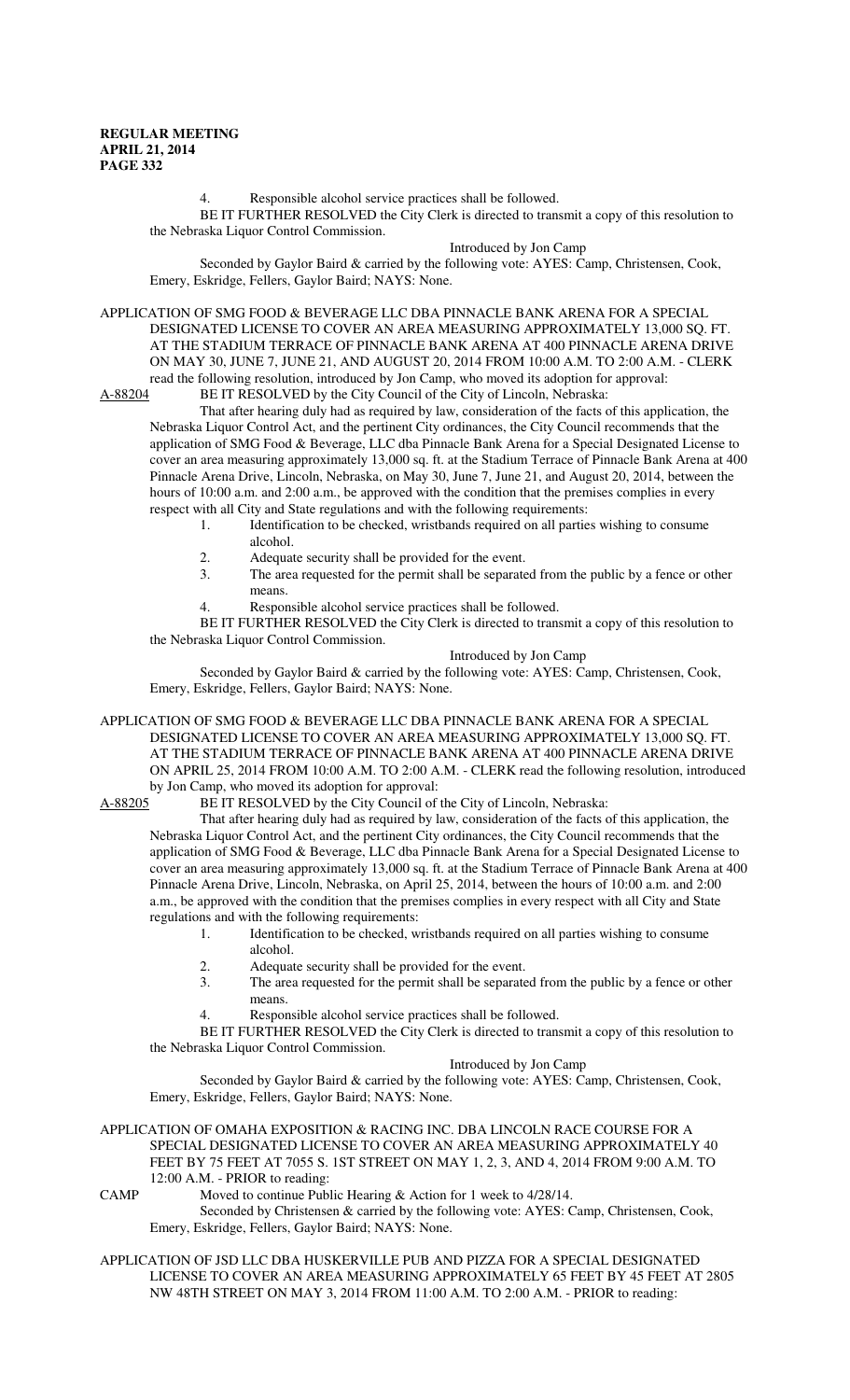CAMP Moved to continue Public Hearing & Action for 1 week to 4/28/14. Seconded by Christensen & carried by the following vote: AYES: Camp, Christensen, Cook, Emery, Eskridge, Fellers, Gaylor Baird; NAYS: None.

## **ORDINANCES - 2ND READING & RELATED RESOLUTIONS (as required)**

CHANGE OF ZONE 14003 - APPLICATION OF B&J PARTNERSHIP FOR A CHANGE OF ZONE FROM H-3 HIGHWAY COMMERCIAL DISTRICT TO I-1 INDUSTRIAL DISTRICT, ON PROPERTY GENERALLY LOCATED AT NORTH 31ST STREET CIRCLE AND CORNHUSKER HIGHWAY - CLERK read an ordinance, introduced by Jonathan Cook, amending the Lincoln Zoning District Maps adopted by reference and made a part of Title 27 of the Lincoln Municipal Code, pursuant to Section 27.05.020 of the Lincoln Municipal Code, by changing the boundaries of the districts established and shown thereon, the second time.

- STREET NAME CHANGE 14001 RENAMING TRANSFORMATION DRIVE AS NORTH 21ST STREET AND RENEWABLE DRIVE AS TRANSFORMATION DRIVE LOCATED IN NEBRASKA INNOVATION CAMPUS ADDITION - CLERK read an ordinance, introduced by Jonathan Cook, changing the name of Transformation Drive and Renewable Drive located in Nebraska Innovation Campus Addition to North 21<sup>st</sup> Street and Transformation Drive, respectively, as recommended by the Street Name Committee, the second time.
- APPROVING A COMMERCIAL NET GROUND LEASE FOR SITE NO. 2850 IN LINCOLN AIR PARK WEST BETWEEN THE CITY OF LINCOLN AND AIRPORT AUTHORITY OF THE CITY OF LINCOLN FOR THE LEASE OF 80 ACRES OF PROPERTY LOCATED IN AIR PARK WEST FOR A 30 YEAR TERM WITH THE OPTION TO RENEW FOR ONE ADDITIONAL 10 YEAR TERM - CLERK read an ordinance, introduced by Jonathan Cook, accepting and approving a Lease Agreement between the City of Lincoln, Nebraska and the Airport Authority of the City of Lincoln, Nebraska for the lease of 80 acres of property located in Lincoln Air Park West for 30 year term with the option to renew for one additional 10 year term, the second time.

#### **PUBLIC HEARING - RESOLUTIONS**

APPROVING THE AMENDED AND RESTATED MANAGEMENT AND MAINTENANCE CONTRACT FOR WEST HAYMARKET AND DOWNTOWN BUSINESS IMPROVEMENT DISTRICTS BETWEEN THE CITY OF LINCOLN AND DOWNTOWN LINCOLN ASSOCIATION - CLERK read the following resolution, introduced by Jonathan Cook, who moved its adoption for approval:

A-88206 WHEREAS, the City of Lincoln and the Downtown Lincoln Association have previously entered into an agreement under which the Downtown Lincoln Association has provided various management and maintenance services as contemplated under the various downtown business improvement districts for a term of September 1, 2011 through August 31, 2015; and

WHEREAS, the City and the Downtown Lincoln Association are desirous of expanding the area covered by the Management and Maintenance Contract to include the West Haymarket/Downtown Maintenance, Management, and Core Management Districts.

NOW, THEREFORE, BE IT RESOLVED by the City Council of the City of Lincoln, Nebraska: That the Amended and Restated Management and Maintenance Contract for West Haymarket and Downtown Business Improvement Districts, attached hereto as Attachment "A", and made a part hereof by reference, be and the same is hereby approved and the Mayor is hereby authorized to execute the same on behalf of the City.

The City Clerk is directed to return one fully executed copy of said contract to the Urban Development Department for transmittal to Downtown Lincoln Association.

Introduced by Jonathan Cook

Seconded by Christensen & carried by the following vote: AYES: Camp, Christensen, Cook, Emery, Eskridge, Fellers, Gaylor Baird; NAYS: None.

APPROVING THE AMENDED 2013-2014 MAINTENANCE AND MANAGEMENT BID BUDGETS AND PROGRAM OF WORK FOR THE DOWNTOWN LINCOLN ASSOCIATION PROGRAM TO REFLECT THE ADDITIONAL COSTS FOR THE DOWNTOWN LINCOLN ASSOCIATION TO PERFORM THE WORK WITHIN THE NEWLY CREATED WEST HAYMARKET/DOWNTOWN MAINTENANCE, MANAGEMENT AND CORE MANAGEMENT BUSINESS IMPROVEMENT DISTRICTS - CLERK read the following resolution, introduced by Jonathan Cook, who moved its adoption for approval:

A-88207 WHEREAS, the City of Lincoln has entered into an Amended and Restated Contract with the Downtown Lincoln Association for the provision of services within various Downtown and West Haymarket/Downtown Maintenance, Management, and Core Management Business Improvement Districts; and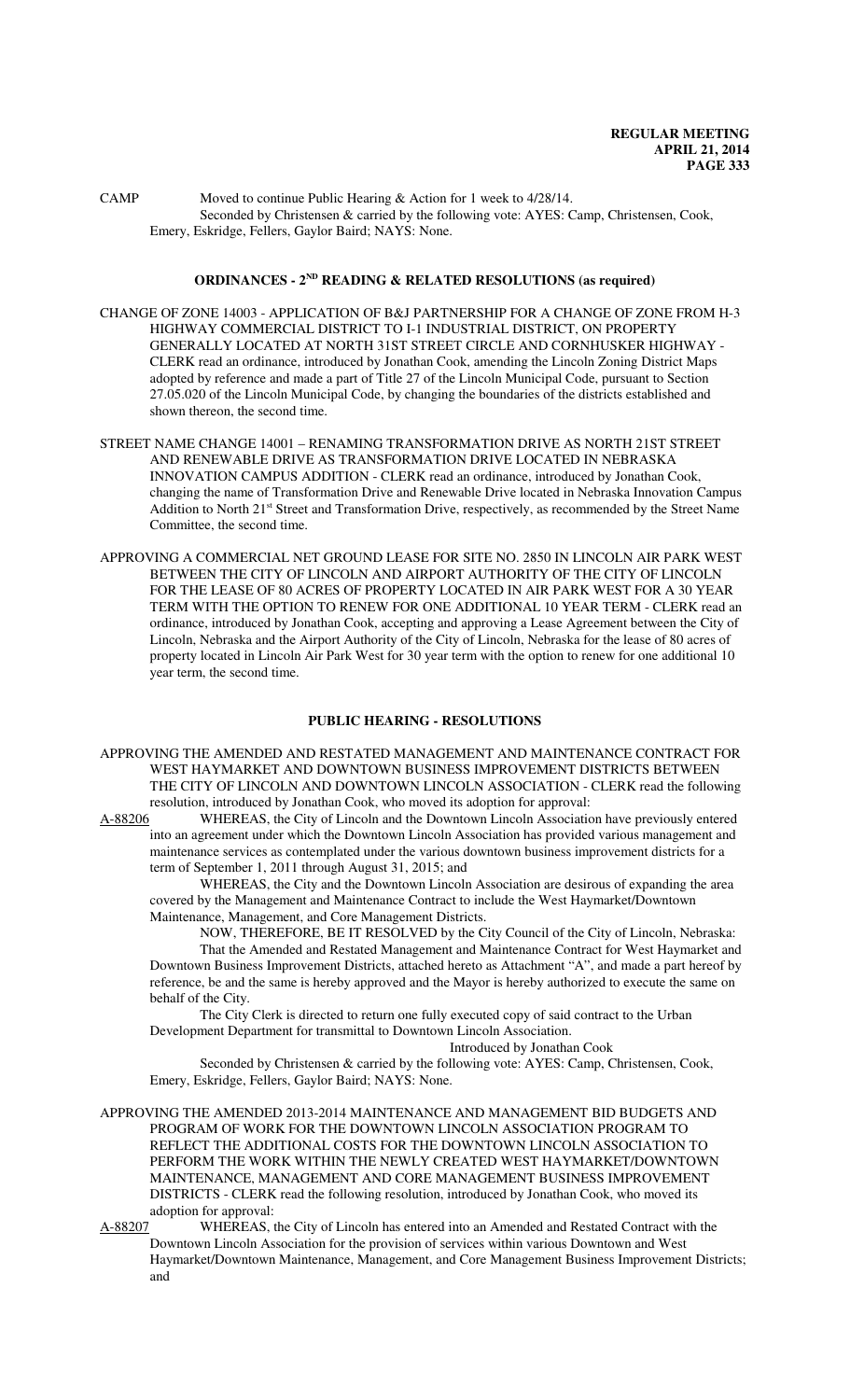WHEREAS, said Amended and Restated Contract requires the submittal of a work plan and annual budgets for work to be performed in the Downtown and West Haymarket/Downtown Maintenance, Management, and Core Management Business Improvement Districts by the Downtown Lincoln Association; and

WHEREAS, the approved 2013-2014 Maintenance and Management BID Budgets and Program of Work for the Downtown Lincoln Association Program for the period of September 1, 2013 to August 31, 2014 does not include funding for the new work to be performed in the West Haymarket/Downtown Maintenance, Management, and Core Management Districts which were approved in January of 2014; and

WHEREAS, the Downtown Lincoln Association has submitted the attached Amended 2013-2014 Maintenance and Management BID Budgets and Program of Work for the Downtown Lincoln Association Program to reflect the additional costs from February 1, 2014 through August 31, 2014 for the Downtown Lincoln Association to perform the work within the newly created West Haymarket/Downtown Maintenance, Management, and Core Management Business Improvement Districts.

NOW, THEREFORE, BE IT RESOLVED by the City Council of the City of Lincoln, Nebraska: That the attached Amended 2013-2014 Maintenance and Management BID Budgets and Program of Work for the Downtown Lincoln Association Program for the period of September 1, 2013 to August 31, 2014 which is attached hereto and marked as Attachment "A" is hereby approved.

Introduced by Jonathan Cook

Seconded by Christensen & carried by the following vote: AYES: Camp, Christensen, Cook, Emery, Eskridge, Fellers, Gaylor Baird; NAYS: None.

## **ORDINANCES - 3RD READING & RELATED RESOLUTIONS (as required)**

VACATION NO. 14001 – VACATING THE NORTH-SOUTH ALLEY AND THE CONNECTION THERETO BETWEEN NORTH 14TH STREET AND CENTENNIAL MALL NORTH - PRIOR to reading:

COOK Moved to amend Bill No. 14-27 in the following manner: On page 1, line 8, delete "3, 4," Seconded by Christensen & carried by the following vote: AYES: Camp, Christensen, Cook, Emery, Eskridge, Fellers, Gaylor Baird; NAYS: None.

CLERK Read an ordinance, introduced by, Jonathan Cook, vacating the north-south alley and connection thereto between North 14th Street and Centennial Mall North and retaining title thereto in the City of Lincoln, Lancaster County, Nebraska, for the third time.

COOK Moved to pass the ordinance as amended.

Seconded by Christensen and carried by the following vote: AYES: Camp, Christensen, Cook, Emery, Eskridge, Fellers, Gaylor Baird; NAYS: None.

The ordinance, being numbered **#20015**, is recorded in Ordinance Book #29, Page .

## **ORDINANCES - 1ST READING & RELATED RESOLUTIONS (as required)**

CREATING WATER DISTRICT NO. 1206 TO CONSTRUCT A 6-INCH DIAMETER WATER MAIN IN H STREET FROM 26TH STREET TO 27TH STREET AND ASSESSING THE COSTS THEREOF AGAINST THE BENEFITTED PROPERTIES - CLERK read an ordinance, introduced by Doug Emery, creating Water District No. 1206, designating the real estate to be benefitted, providing for assessment of the costs of the improvements constructed therein, providing for the acquisition of easements and additional right-of-way, if necessary, and repealing all ordinances or parts of ordinances in conflict herewith, the first time.

## **RESOLUTIONS - 1ST READING**

- APPOINTING DON ARP TO THE AUDIT ADVISORY BOARD FOR A TERM EXPIRING MARCH 4, 2017.
- APPROVING ALLEY, INC. DBA THE ALLEY AS A KENO SATELLITE SITE AT 1031 M STREET.

APPROVING A CONTRACT AGREEMENT BETWEEN THE CITY OF LINCOLN AND NEBRASKA LABLINC FOR THE ANNUAL REQUIREMENTS FOR CITY-COUNTY BLOOD CHEMISTRY PROFILE, PURSUANT TO QUOTE NO. 4760, FOR A FOUR YEAR TERM.

COMP. PLAN CONFORMANCE 14006 – AMENDING THE NORTHWEST CORRIDORS REDEVELOPMENT PLAN TO INCLUDE THE "WEST HAYMARKET SPORTS PARK" PROJECT CONSISTING OF YOUTH SPORTS FACILITIES AND RELATED COMMERCIAL USES OVER APPROXIMATELY 65.7 ACRES, GENERALLY LOCATED WEST OF SUN VALLEY BLVD, SOUTH OF CHARLESTON STREET, NORTH OF THE UNION PACIFIC RAIL LINE AND EAST OF THE VIEW STUDENT HOUSING PROJECT.